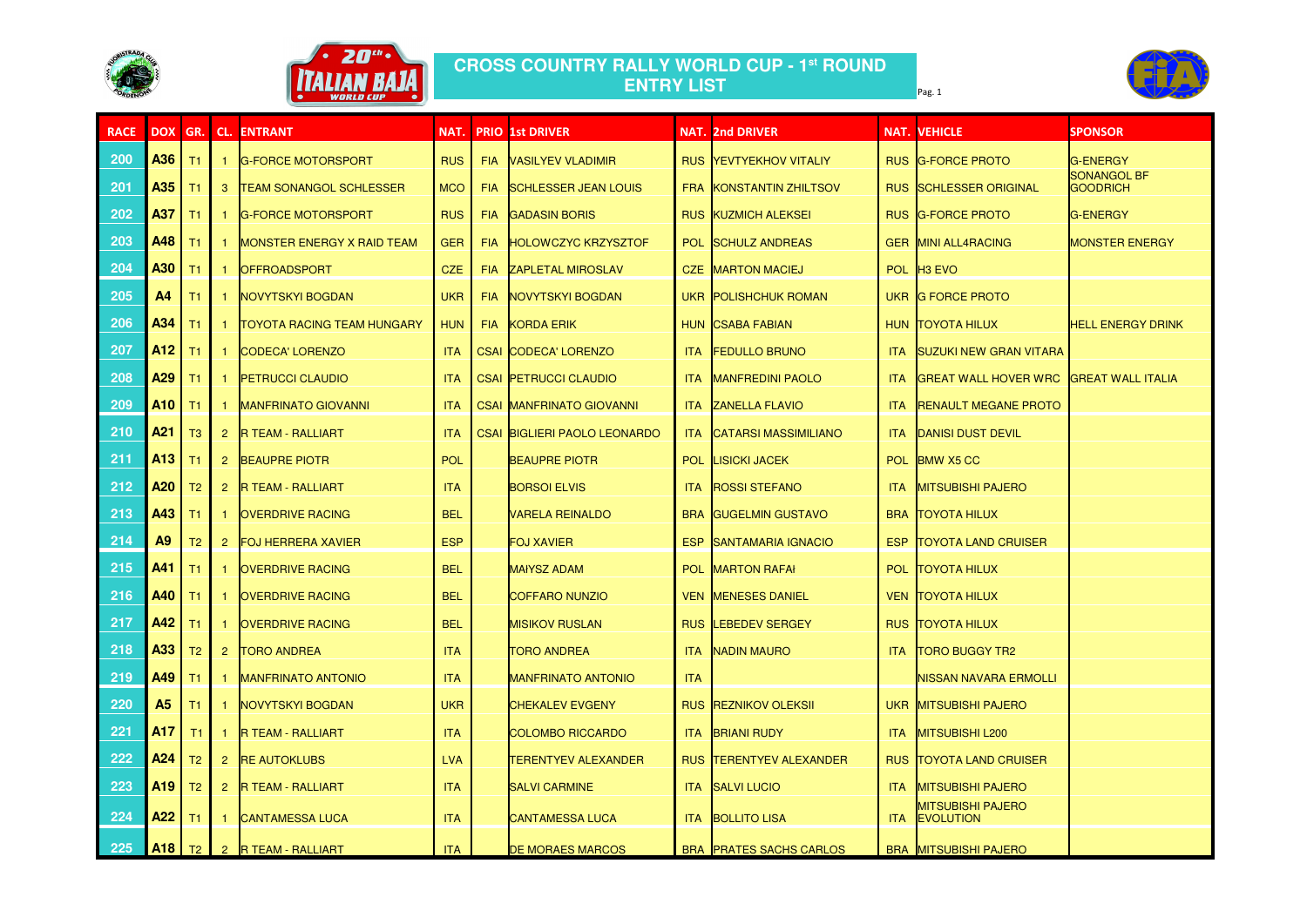



## **CROSS COUNTRY RALLY WORLD CUP - 1st ROUND ENTRY LIST**Pag. 2 من المسابق المسابق المسابق المسابق المسابق المسابق المسابق المسابق المسابق المسابق المسابق المسابق المس

| <b>RACE</b> | <b>DOX</b>                                                                                                                                                                                                                                                                                                                                                                                                                         | GR.            | CL.            | <b>ENTRANT</b>                                  | NAT.       | <b>PRIO 1st DRIVER</b>                     |            | <b>NAT. 2nd DRIVER</b>                    |                | <b>NAT. VEHICLE</b>                        | <b>SPONSOR</b>                           |
|-------------|------------------------------------------------------------------------------------------------------------------------------------------------------------------------------------------------------------------------------------------------------------------------------------------------------------------------------------------------------------------------------------------------------------------------------------|----------------|----------------|-------------------------------------------------|------------|--------------------------------------------|------------|-------------------------------------------|----------------|--------------------------------------------|------------------------------------------|
| 226         | A <sub>16</sub>                                                                                                                                                                                                                                                                                                                                                                                                                    | T1             | $\overline{2}$ | <b>GRIGOLETTO FRANCO</b>                        | <b>ITA</b> | <b>GRIGOLETTO FRANCO</b>                   |            | <b>ITA MARCHI GIANNI</b>                  | <b>ITA</b>     | <b>TOYOTA HI LUX</b>                       |                                          |
| 227         | A1                                                                                                                                                                                                                                                                                                                                                                                                                                 | T1             |                | 2 MORA PAOLO                                    | <b>ITA</b> | <b>MORA PAOLO</b>                          |            | <b>ITA LATTANZI LUIGI</b>                 | <b>ITA</b>     | <b>MITSUBISHI L200 EVO</b>                 |                                          |
| 228         | A2                                                                                                                                                                                                                                                                                                                                                                                                                                 | T1             |                | <b>VARGA RACING TEAM</b>                        | <b>HUN</b> | <b>VARGA IMRE</b>                          |            | HUN SZEGEDI FERENC                        |                | HUN NISSAN KING CAB                        |                                          |
| 229         | A3                                                                                                                                                                                                                                                                                                                                                                                                                                 | T1             |                | <b>BIOEXTRA GARZONE RACING</b>                  | <b>HUN</b> | <b>LONYAI PAL</b>                          |            | HUN GARAMVOLGYI ZOLI                      |                | HUN BMW X5                                 |                                          |
| 230         | A31                                                                                                                                                                                                                                                                                                                                                                                                                                | T1             |                | <b>OFFROADSPORT</b>                             | <b>CZE</b> | <b>PORIZEK ZDENEK</b>                      |            | <b>CZE SYKORA MAREK</b>                   |                | SVK H3 EVO II                              |                                          |
| 231         | <b>A6</b>                                                                                                                                                                                                                                                                                                                                                                                                                          | T1             |                | <b>BALAZS SZALAY</b>                            | <b>HUN</b> | <b>BALAZS SZALAY</b>                       |            | HUN BUNKOCZI LASZLO                       |                | HUN OPEL ANTARA                            |                                          |
| 232         | <b>A7</b>                                                                                                                                                                                                                                                                                                                                                                                                                          | T <sub>2</sub> | $\overline{2}$ | <b>RUDSKOY ANDREY</b>                           | <b>RUS</b> | <b>RUDSKOY ANDREY</b>                      |            | <b>RUS ZAGORODNUK EVGENIY</b>             | <b>RUS 200</b> | <b>TOYOTA LAND CRUISER</b>                 |                                          |
| 233         | A <sub>8</sub>                                                                                                                                                                                                                                                                                                                                                                                                                     | T1             |                | <b>LYTVINCHUK MYKOLA</b>                        | <b>UKR</b> | <b>KUSHCHYNSKYY VLADYSLAV</b>              |            | UKR LYTVINCHUK MYKOLA                     | <b>UKR</b>     | <b>NISSAN PICK-UP</b>                      |                                          |
| 234         | <b>A11</b>                                                                                                                                                                                                                                                                                                                                                                                                                         | $\vert$ T1     |                | <b>CASUNEANU COSTEL</b>                         | <b>ROU</b> | <b>CASUNEANU COSTEL</b>                    |            | <b>ROU ZANI MAURILIO</b>                  | <b>ITA</b>     | <b>MITSUBISHI RACING</b><br>LANCER         |                                          |
| 235         | $A14$ $T1$                                                                                                                                                                                                                                                                                                                                                                                                                         |                |                | LOTTO TEAM                                      | POL        | <b>KACZMARSKI MARTIN</b>                   |            | POL BOBA BARTIOMIEJ                       | <b>POL</b>     | <b>BOWLER NEMESIS</b>                      |                                          |
| 236         | A44                                                                                                                                                                                                                                                                                                                                                                                                                                | T1             | $\mathbf{3}$   | <b>JAVIER HERRADOR CALATRAVA</b>                | <b>ESP</b> | <b>HERRADOR CALATRAVA</b><br><b>JAVIER</b> | <b>ESP</b> | <b>NAVARRO DOMINGUEZ</b><br><b>MANUEL</b> | <b>ESP</b>     | <b>HERRATOR EVO III</b>                    | <b>HERRADOR</b><br><b>COMPETICION</b>    |
| 237         | A45                                                                                                                                                                                                                                                                                                                                                                                                                                | T <sub>2</sub> | $\mathbf{2}$   | <b>RAID ADVENTURE TEAM</b>                      | <b>SVK</b> | ULRICH JURAJ                               |            | <b>SVK ULRICHOVA DANIELA</b>              | <b>SVK</b>     | <b>NISSAN NAVARA D40</b>                   | OFFROAD24SHOP.COM                        |
| 238         | A <sub>25</sub>                                                                                                                                                                                                                                                                                                                                                                                                                    | T1             |                | <b>PROTECHMSPORT RALLY TEAM</b>                 | <b>RUS</b> | <b>MURASHKIN ARTUR</b>                     |            | <b>RUS TYUPENKIN OLEG</b>                 | <b>RUS</b>     | <b>TOYOTA HULIX</b>                        |                                          |
| 239         | A26                                                                                                                                                                                                                                                                                                                                                                                                                                | T1             |                | <b>PROTECHMSPORT RALLY TEAM</b>                 | <b>RUS</b> | <b>ZHELUDOV ALEKSANDR</b>                  |            | <b>RUS RUDNITSKI ANDREI</b>               | <b>BIE</b>     | <b>NISSAN FRONTIER</b>                     |                                          |
| 240         | A27                                                                                                                                                                                                                                                                                                                                                                                                                                | T1             | $\mathbf{2}$   | <b>MARTIN MACIK</b>                             | <b>CZE</b> | <b>VALTR JAROSLAV</b>                      |            | CZE KALINA JOSEF                          | <b>CZE</b>     | LEGEND CJ 7                                | <b>VALTR</b>                             |
| 241         | A39                                                                                                                                                                                                                                                                                                                                                                                                                                | T <sub>2</sub> | $\overline{2}$ | <b>BRANCO RÓMULO</b>                            | <b>PRT</b> | <b>BRANCO RÓMULO</b>                       | <b>PRT</b> | SERODIO JOÃO                              | <b>PRT</b>     | <b>ISUZU D-MAX</b>                         | <b>CONFRASILVAS -</b><br><b>GTRADIAL</b> |
| 242         | <b>A28</b> T1                                                                                                                                                                                                                                                                                                                                                                                                                      |                |                | 2 4WD JATON RACING                              | <b>ARG</b> | <b>ORLANDINI GRISWOLD RAUL</b>             | <b>PER</b> |                                           |                | <b>MITSUBISHI PROTO</b>                    |                                          |
| 243         | $\left  \right $ $\left  \right $ $\left  \right $ $\left  \right $ $\left  \right $ $\left  \right $ $\left  \right $ $\left  \right $ $\left  \right $ $\left  \right $ $\left  \right $ $\left  \right $ $\left  \right $ $\left  \right $ $\left  \right $ $\left  \right $ $\left  \right $ $\left  \right $ $\left  \right $ $\left  \right $ $\left  \right $ $\left  \right $ $\left  \right $ $\left  \right $ $\left  \$ |                |                | 2  INFO TEC                                     | <b>RUS</b> | <b>BARANENKO ALEXANDER</b>                 |            | <b>RUS ELAGIN ROMAN</b>                   |                | <b>RUS TOYOTA LC200</b>                    |                                          |
| 244         | <b>A46</b> T1                                                                                                                                                                                                                                                                                                                                                                                                                      |                |                | 2 ABC SPORT                                     | <b>SVN</b> | <b>NOVAK DARIJ</b>                         |            | <b>SVN LESKOVEC BOSTJAN</b>               |                | <b>SVN VOLKSWAGEN AMAROK</b>               | <b>FORCH</b>                             |
| 245         | <b>A47</b>                                                                                                                                                                                                                                                                                                                                                                                                                         | T2             |                | <b>MACIEJ STANCO STAR MOTO</b><br><b>RACING</b> | <b>POL</b> | <b>MACIEJ STANCO</b>                       | <b>POL</b> |                                           |                | <b>PORSCHE CAYENNE</b>                     |                                          |
| 246         | <b>A38</b> T3                                                                                                                                                                                                                                                                                                                                                                                                                      |                |                | 2 HQ RACING SPORT KFT.                          | <b>HUN</b> | <b>ZOLTÁN HANGODI</b>                      | <b>HUN</b> |                                           |                | <b>KLEMENT MOUSKITO</b><br>YAMAHA R1       |                                          |
| 247         | <b>A50</b> T1                                                                                                                                                                                                                                                                                                                                                                                                                      |                | $\mathbf{2}$   | <b>TREBBI GIACOMO</b>                           | <b>ITA</b> | <b>TREBBI GIACOMO</b>                      | <b>ITA</b> |                                           |                | <b>NISSAN PATROL GR</b>                    |                                          |
| 300         | T02 T <sub>4</sub>                                                                                                                                                                                                                                                                                                                                                                                                                 |                | $\overline{2}$ | <b>OROBICA RAID SRL</b>                         | <b>ITA</b> | <b>VERZELETTI GIACOMO</b>                  |            | <b>ITA POMA ANDREA</b>                    | <b>ITA</b>     | <b>MERCEDES BENZ UNIMOG</b><br><b>1400</b> |                                          |
| 301         | T03 T <sub>4</sub>                                                                                                                                                                                                                                                                                                                                                                                                                 |                | 2 <sup>2</sup> | <b>OROBICA RAID SRL</b>                         | <b>ITA</b> | <b>CALABRIA PAOLO</b>                      |            | <b>ITA VERZELETTI GIULIO</b>              | <b>ITA</b>     | <b>MERCEDES BENZ UNIMOG</b><br>400         |                                          |
| 302         | <b>T01</b>   T4                                                                                                                                                                                                                                                                                                                                                                                                                    |                |                | 2 OROBICA RAID SRL                              | <b>ITA</b> | <b>FORTUNA GIUSEPPE</b>                    |            | ITA DAL PRA' ELEONORA                     | <b>ITA</b> 400 | <b>MERCEDES BENZ UNIMOG</b>                |                                          |